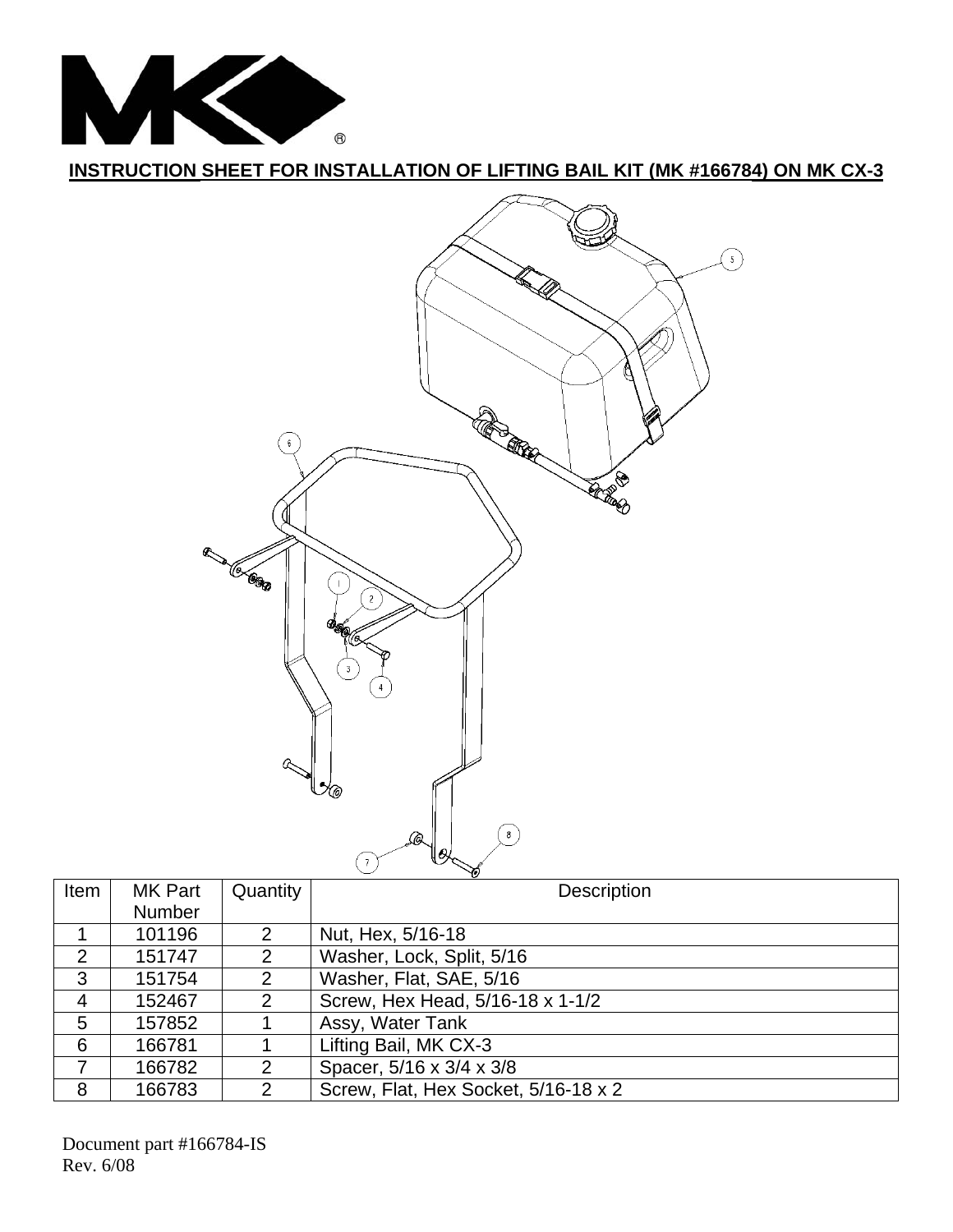

Document part #166784-IS Rev. 6/08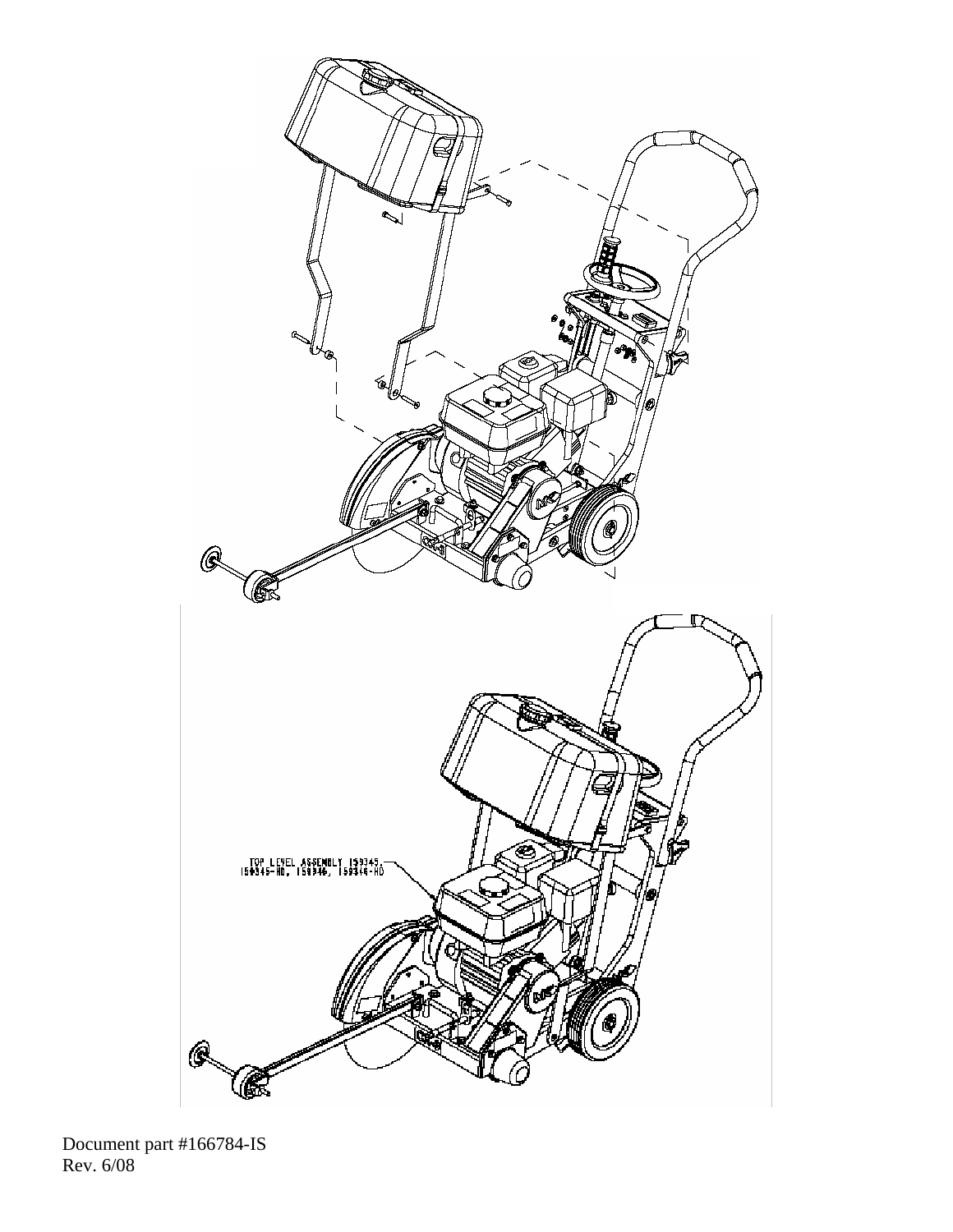![](_page_2_Picture_0.jpeg)

![](_page_2_Picture_2.jpeg)

1. Insert block under front of saw frame. 2. Remove tube bolt in front of left wheel.

![](_page_2_Picture_4.jpeg)

3. Remove blade guard by removing 3 bolts from inside of guard. 4. Remove tube bolt in front of right wheel.

![](_page_2_Picture_6.jpeg)

on left side of saw. on right side of saw.

Document part #166784-IS Rev. 6/08